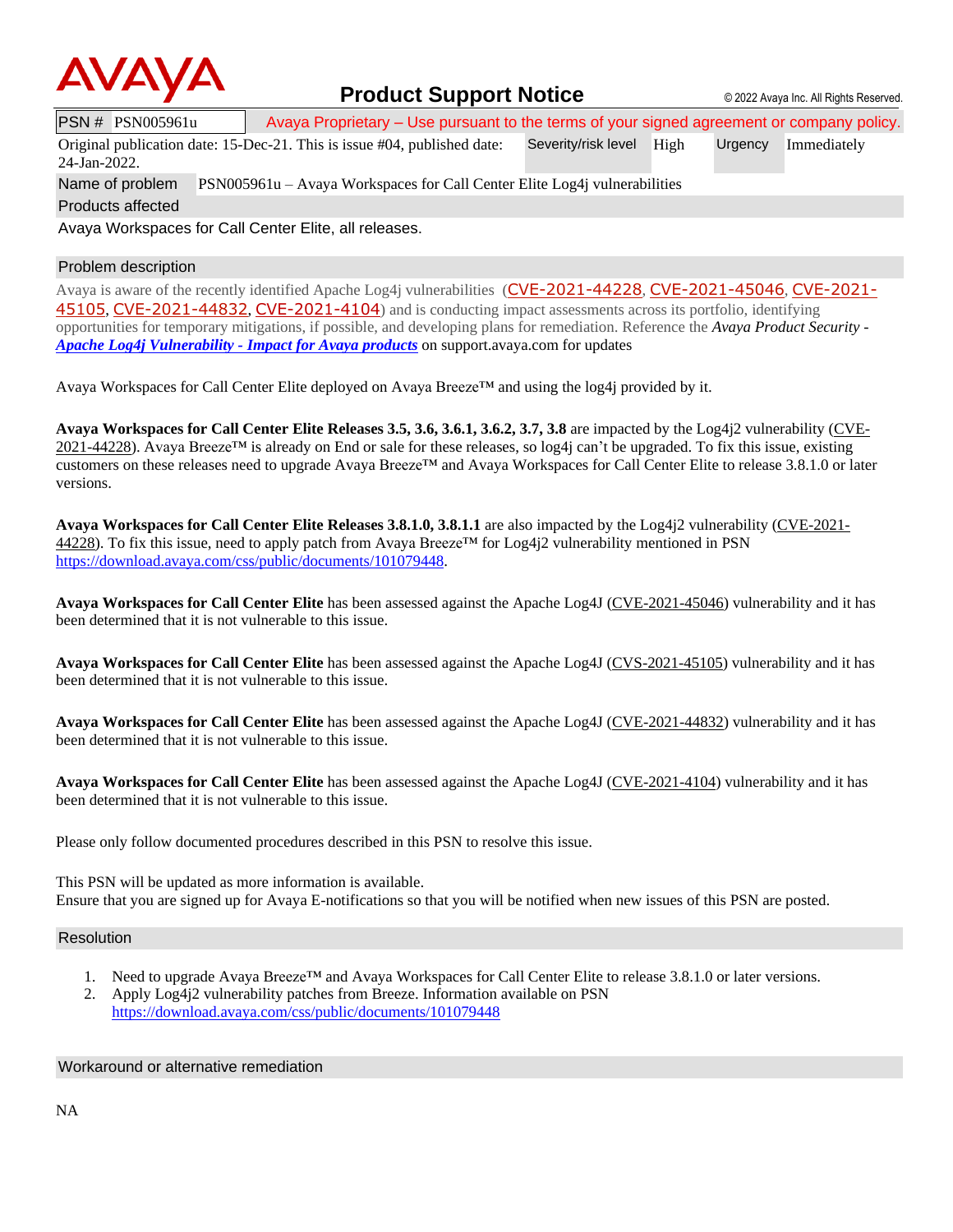#### Remarks

Issue 1 – December 15, 2021: Initial publication.

Issue 2 – December 21, 2021: Updated to include assessment fo[r CVE-2021-45046,](https://cve.mitre.org/cgi-bin/cvename.cgi?name=CVE-2021-45046) CVE-2021-45105

Issue 3 – January 7, 2022: Updated to include assessment for [CVE-2021-44832](https://cve.mitre.org/cgi-bin/cvename.cgi?name=CVE-2021-44832), [CVE-2021-4104](https://cve.mitre.org/cgi-bin/cvename.cgi?name=CVE-2021-4104)

Issue 4 – January 24, 2022: Updated to reflect versions with supported Breeze patches

# **Patch Notes**

The information in this section concerns the patch, if any, recommended in the Resolution above.

| Backup before applying the patch |                       |
|----------------------------------|-----------------------|
| Always                           |                       |
| Download                         |                       |
| $n/a$ .                          |                       |
| Patch install instructions       | Service-interrupting? |
| n/a                              | Yes                   |
| Verification                     |                       |
| n/a                              |                       |
| Failure                          |                       |
| n/a                              |                       |
| Patch uninstall instructions     |                       |
| n/a                              |                       |

## **Security Notes**

The information in this section concerns the security risk, if any, represented by the topic of this PSN. Security risks

| <b>OUGHILY HUNG</b>                                                      |
|--------------------------------------------------------------------------|
| Reference https://cve.mitre.org/cgi-bin/cvename.cgi?name=CVE-2021-44228  |
| Reference https://cve.mitre.org/cgi-bin/cvename.org/?name=CVE-2021-45046 |
| Reference https://cve.mitre.org/cgi-bin/cvename.org/?name=CVE-2021-45105 |
| Reference https://cve.mitre.org/cgi-bin/cvename.cgi?name=CVE-2021-44832  |
| Reference https://cve.mitre.org/cgi-bin/cvename.cgi?name=CVE-2021-4104   |

Reference<https://logging.apache.org/log4j/2.x/security.html>

Avaya Security Vulnerability Classification Reference [www.avaya.com/emergencyupdate](http://www.avaya.com/emergencyupdate) **Mitigation** 

As noted in this PSN.

**If you require further information or assistance, please contact your Authorized Service Provider or visit [support.avaya.com](http://support.avaya.com/). There you can access more product information, chat with an Agent, or open an online Service Request. Support is provided per your warranty or service contract terms unless otherwise specified in the Avaya support [Terms of Use](http://www.avaya.com/gcm/master-usa/en-us/includedcontent/termsofuse.htm).**

© 2022 Avaya Inc. All Rights Reserved. Page 2 **Disclaimer:** ALL INFORMATION IS BELIEVED TO BE CORRECT AT THE TIME OF PUBLICATION AND IS PROVIDED "AS IS". AVAYA INC., ON BEHALF OF ITSELF AND ITS SUBSIDIARIES AND AFFILIATES (HEREINAFTER COLLECTIVELY REFERRED TO AS "AVAYA"), DISCLAIMS ALL WARRANTIES, EITHER EXPRESS OR IMPLIED, INCLUDING THE WARRANTIES OF MERCHANTABILITY AND FITNESS FOR A PARTICULAR PURPOSE AND FURTHERMORE, AVAYA MAKES NO REPRESENTATIONS OR WARRANTIES THAT THE STEPS RECOMMENDED WILL ELIMINATE SECURITY OR VIRUS THREATS TO CUSTOMERS' SYSTEMS. IN NO EVENT SHALL AVAYA BE LIABLE FOR ANY DAMAGES WHATSOEVER ARISING OUT OF OR IN CONNECTION